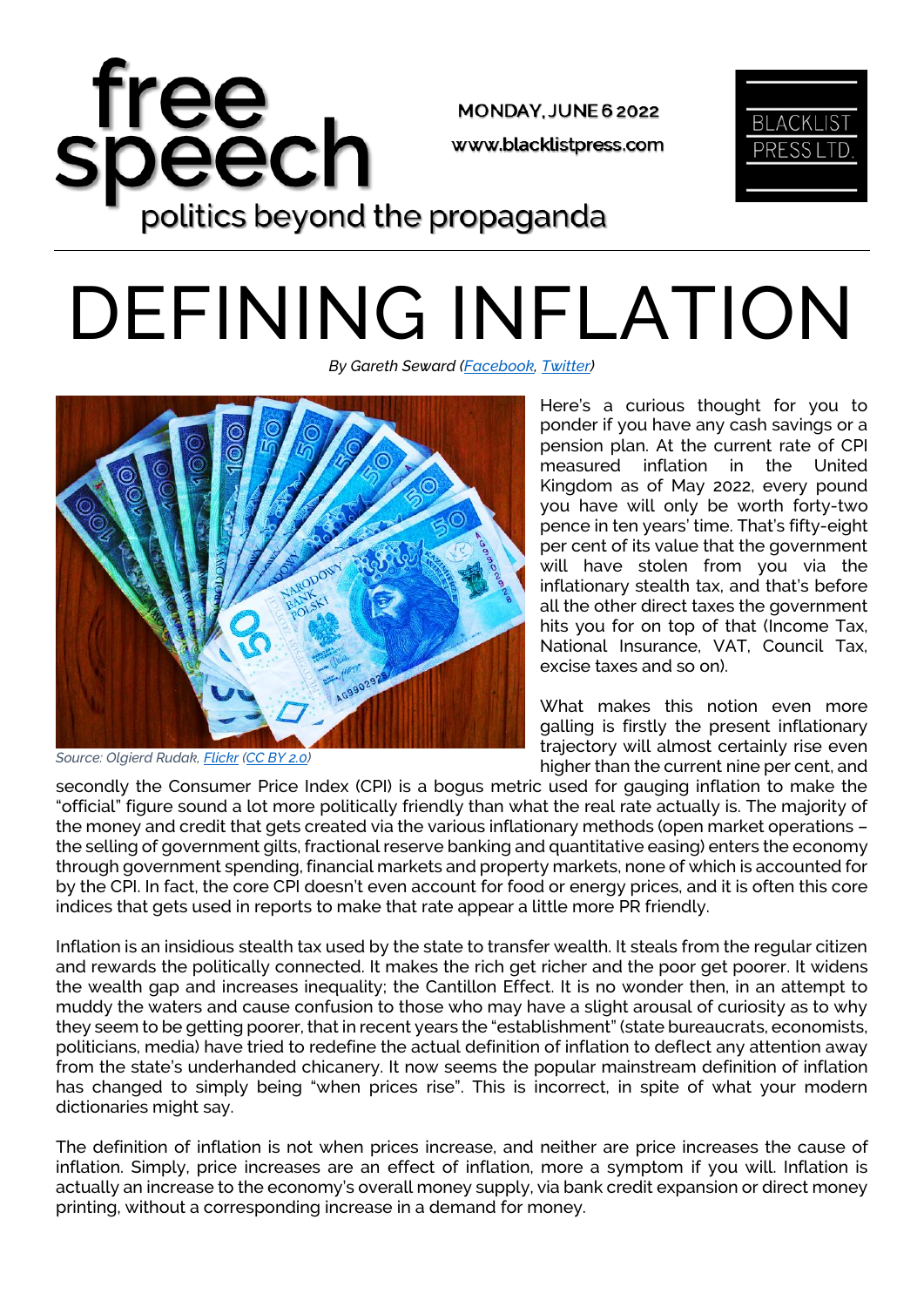What is meant by the demand for money? It basically means how much asset in the form of money people wish to hold, often referred to by economists as "liquidity preference". There are several factors that can influence this demand, including income and interest rates. Also, one half of almost every transaction involves an exchange for money, and the majority of the other half of such transactions are usually goods and resources. And there's the issue; increasing the money supply doesn't magically increase the amount of goods and resources available or in existence. So, what you then have is more money available chasing relatively fewer goods and resources.



*Source: Andrew Milligan Sumo[, Flickr](https://live.staticflickr.com/4609/28295911139_9ea8e69a0f_4k.jpg) [\(CC BY 2.0\)](https://creativecommons.org/licenses/by/2.0/)*

When Carl Menger published his seminal work *Principles of Economics* in 1871, he established a fundamental economic approach based on the subjective theory of value. He explained that the variance in the value of goods and services is determined by what we call marginal utility, basically meaning how much satisfaction or pleasure is gained from consumption compared to other alternative goods and services. An element of this theory is what we call diminishing marginal utility, which basically shows what you probably already know – the more that something is abundant and readily available, the less it is worth. Value is increased by scarcity not abundance.

This basic economic law also applies to money. An increased amount of something diminishes how much it is valued, and in the case of money such diminishing value means a reduction in its purchasing power. What is key to understand here that the only reason prices appear to be increasing (if we are to say the price increase is due to inflation, and not other factors such as supply shocks etc.) is literally because the value of the currency has been made weaker, so it takes more of it to achieve the purchasing power needed to buy things.

So that is the original and true definition of inflation. We can determine this definition to be true if we imagine a fixed money supply. If the money supply remained a fixed constant, then whenever the demand for certain goods and services increased, more money would be allocated towards these goods – resulting in their prices rising. This would obviously mean less money could be allocated towards other goods, meaning demand for them would drop and as such their prices would drop too. So, if some prices rise, others will have to fall if there was a fixed supply of money.



*Source: Simple FX[, Flickr](https://live.staticflickr.com/1935/43360486100_c22ed94c0c_c.jpg) [\(CC BY-SA 2.0\)](https://creativecommons.org/licenses/by-sa/2.0/)*

If on the other hand the demand for money itself increases, effectively meaning people prefer to save money rather than spend on goods and services, then prices would generally fall – because clearly less money would be allocated on goods, lowering the demand for them. For prices to generally rise then, there would need to be an increase in the supply of money. So, if there was no change in the demand for money but there became more money available via an increased supply of it, a greater amount of money can be allocated towards all goods and services. From this we can obviously see that inflation is an increase in the money supply that in turn causes prices to rise, rather than the revised and incorrect definition that rising prices themselves are inflation.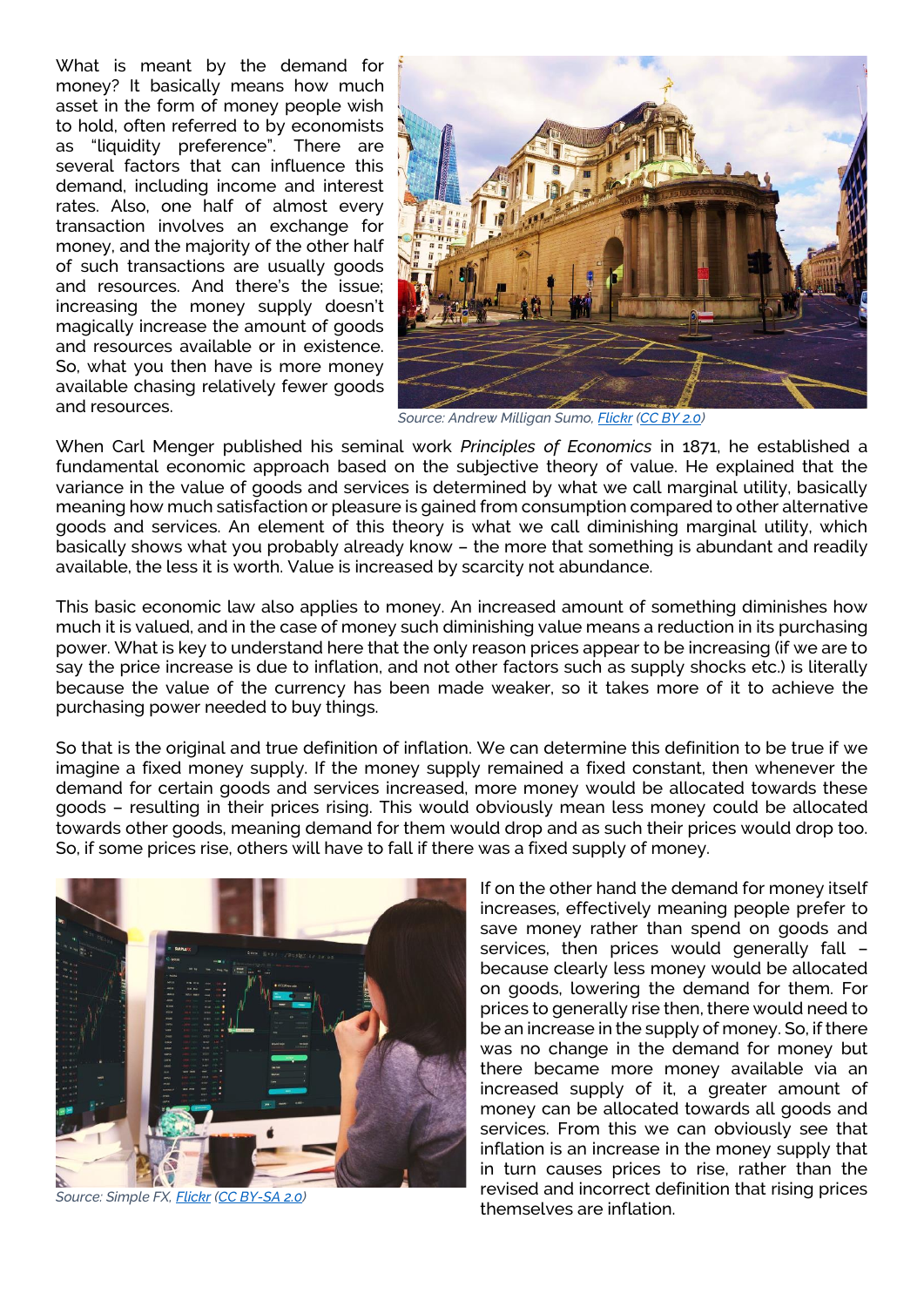## THE BUST TO COME

*By James Goad [\(Facebook,](https://www.facebook.com/HistUnchained) [Twitter,](https://twitter.com/HistoryUnchain) [Gettr,](https://gettr.com/user/heckyman) [Rumble\)](https://rumble.com/user/UnchainedHistory)*

What we have seen thus far is well within the parameters of modern history. This writer can look back on his days as a student in the early 1990s to remember high inflation. The main difference back then was that interest rates were also high. Now they are nailed to the floor by the Bank of England in Part 578 of the Keynesian Playbook for Self-Inflicted Economic Disasters.



*Source: [flazingo.com,](http://www.flazingo.com/) [Flickr](https://live.staticflickr.com/7315/13903388778_3fb5f59efd_k.jpg) [\(CC BY-SA 2.0\)](https://creativecommons.org/licenses/by-sa/2.0/)*

One doesn't have to be any sort of economist to know that the vast majority of the population will see their earning power eroded or even destroyed by what's happening. The first line of casualties are the low-waged workers. They are the forlorn hope, in historical warfare terms. The current inflation rate, officially nine per cent but that's rigged, effectively wipes out any Brexit dividend enjoyed by working people. As an example, an HGV lorry-driver friend of mine saw his post-Brexit wage rise by around thirty per cent. Even coming from a low base, the extra money made a real difference to him. The current inflation rate will erode that gain in no time. Back to square one. Assuming the current inflation rate persists, the cost of living will more voraciously eat into middle-class professionals. It's this that will prompt a major backlash, which one hopes might become unmanageable for the political class.

Taking a globalist conspiracy angle on the whole thing as I increasingly do, the inflationary period following the Convid currency-printing fiasco would appear to be either by design or a by-product of the process. Most of the population has been cowed into obedience over the last two years by powerful nation-state propaganda. The question remains whether the psychological warfare has been effective enough to inhibit any upswell of protest, in political terms at least, over the current situation. One asks oneself what the tolerance limits are for each distinct socio-economic group.

Inflation might not be the straw that breaks the camel's back. It could rather depend on whether it spirals and over what period it persists. If it's not enough to provoke a massive public response, the forthcoming food shortages will be. A speaker I saw in Blackpool recently made the claim that the government had our ration cards printed in March 2020. Leaving that aside[, the recent Economist cover](https://www.economist.com/leaders/2022/05/19/the-coming-food-catastrophe) [spelled out a generally accepted](https://www.economist.com/leaders/2022/05/19/the-coming-food-catastrophe) reality. It is the sabotaging of the food supply chains (evidenced from [state incentives to destroy healthy crops](https://www.tiktok.com/@thepopcornfarmer/video/6996804151564979461) to the destruction [of food processing and storage plants](https://www.alor.org/blog/the-planned-destruction-of-food-processing-facilitiesby-charles-taylor-florida) to the simple consequences of lockdowns) that can convince that the current cost-of-living crisis is just

one stage of an orchestrated plan. In this context, one can also question [the strange timing of the UK](https://www.bbc.co.uk/news/science-environment-57149744)  [government's policy to encourage older](https://www.bbc.co.uk/news/science-environment-57149744) farmers to [retire with taxpayer-funded grants.](https://www.bbc.co.uk/news/science-environment-57149744)

A change of government in these circumstances will be meaningless. The British one-party state would continue with one head of the toxic hydra replacing another. One thing is beyond doubt: the utter worthlessness of our state parliamentary representatives in resolving the situation. Like bad actors, their utterances are scripted and staged with the aim of political point scoring. They simply aren't able to home in on making and implementing difficult decisions. Hardly surprising really, given they are owned by rapacious oligarchs. There isn't a collective political will, just posturing and kicking the can down the road. Recent years have been spent building extra stretches of road on which to kick the can down.



*Source: Ged Carroll[, Flickr](https://live.staticflickr.com/2748/4201376562_a542a199c5_4k.jpg) [\(CC BY 2.0\)](https://creativecommons.org/licenses/by/2.0/)*